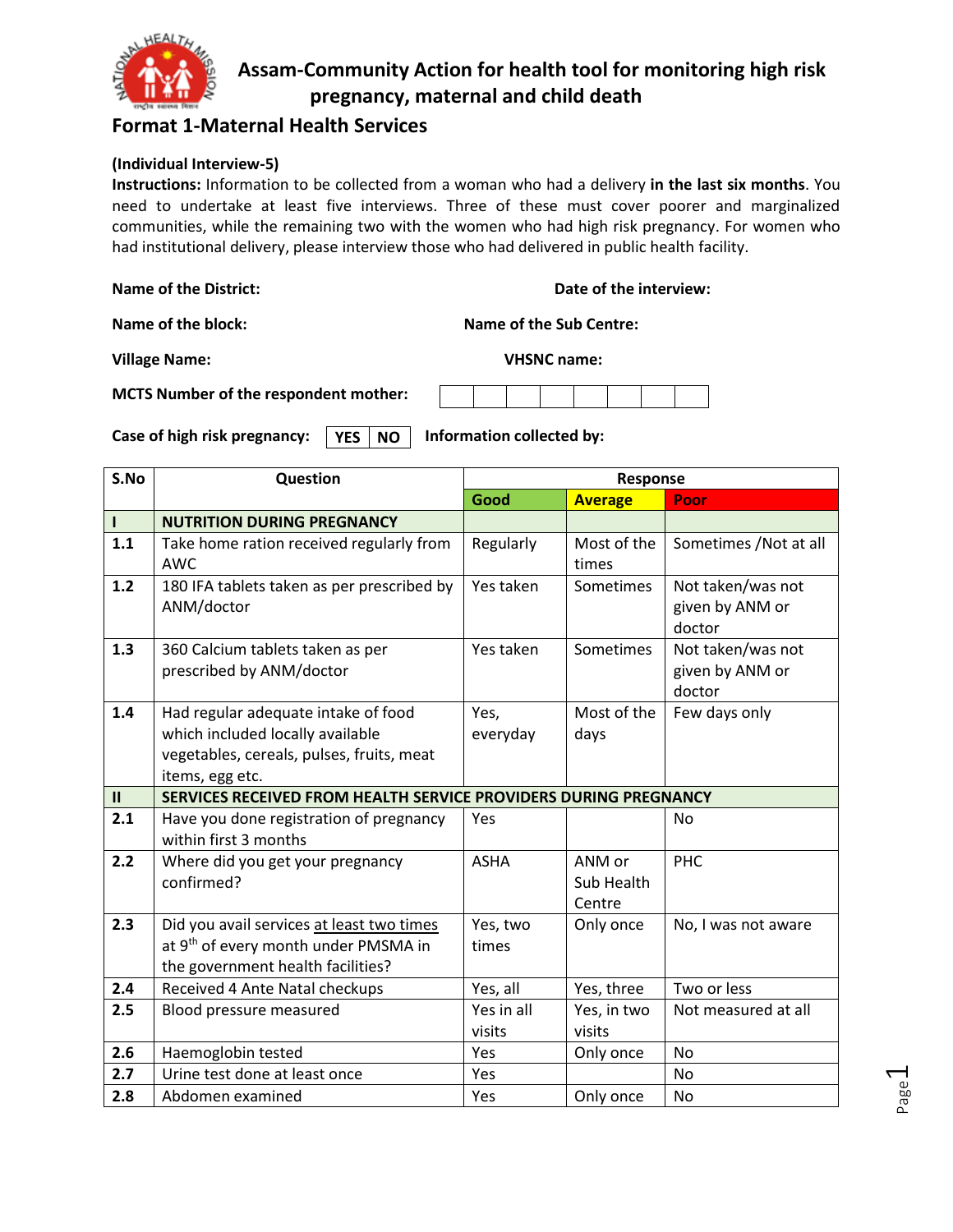

| S.No         | Question                                                                             |                     | <b>Response</b> |           |
|--------------|--------------------------------------------------------------------------------------|---------------------|-----------------|-----------|
|              |                                                                                      | Good                | <b>Average</b>  | Poor      |
| 2.9          | Weight monitored                                                                     | Yes in all          | Only once       | No        |
|              |                                                                                      | visits              |                 |           |
| 2.10         | <b>Received Tetanus Toxoid injections</b>                                            | Yes                 |                 | <b>No</b> |
| 2.11         | HIV/AIDS test done                                                                   | Yes                 |                 | No        |
| 2.12         | Told about Expected date of delivery                                                 | Yes                 |                 | No        |
|              |                                                                                      |                     |                 |           |
| 2.13         | Were you asked about any danger signs                                                | Yes                 |                 | <b>No</b> |
|              | by ANM/doctor like - swelling, blurring of                                           |                     |                 |           |
|              | vision and severe headache or fever with                                             |                     |                 |           |
|              | chills etc.                                                                          |                     |                 |           |
| 2.14         | Were you told that you had high risk                                                 | Yes                 |                 | No        |
|              | pregnancy and referred to a doctor (Only<br>for the woman who had high risk          |                     |                 |           |
|              | pregnancy)                                                                           |                     |                 |           |
| 2.15         | Do you know why were you under high                                                  | Yes                 |                 | No        |
|              | risk during pregnancy period (Only for                                               |                     |                 |           |
|              | woman who had high risk pregnancy)                                                   |                     |                 |           |
| III          | <b>COUNSELLING SERVICES RECEIVED</b>                                                 |                     |                 |           |
| 3.1          | Counseling for appropriate diet and rest                                             | Yes                 |                 | No        |
| 3.2          | Counseling for institutional delivery and                                            | Yes                 |                 | No        |
|              | birth preparedness                                                                   |                     |                 |           |
| 3.3          | Counseling on early initiation of                                                    | Yes                 |                 | <b>No</b> |
|              | breastfeeding                                                                        |                     |                 |           |
| 3.4          | Counseling on contraceptives for spacing                                             | Yes                 |                 | No        |
|              | between two births like condoms,                                                     |                     |                 |           |
|              | contraceptive pills, PPIUCD, and                                                     |                     |                 |           |
|              | injectables (Antara)                                                                 |                     |                 |           |
| IV           | <b>ENTITLEMENTS RECEIVED</b>                                                         |                     |                 |           |
| 4.1          | Received JSY benefits at the time of<br>discharge                                    | Yes                 |                 | <b>No</b> |
| $\mathsf{V}$ | CARE DURING INSTITUTIONAL DELIVERY AND STAY IN HEALTH FACILITY (If delivered at home |                     |                 |           |
|              | skip this section)                                                                   |                     |                 |           |
| 5.1          | Received free ambulance services to go to                                            | Yes                 |                 | No.       |
|              | health facility for delivery                                                         |                     |                 |           |
| 5.2          | Received free medicines and diagnostics                                              | Yes                 |                 | No        |
|              | during admission in the facility for                                                 |                     |                 |           |
|              | delivery                                                                             |                     |                 |           |
| 5.3          | Received free meals regularly during your                                            | Yes                 |                 | <b>No</b> |
|              | stay in the health facility                                                          |                     |                 |           |
| 5.4          | Received free ambulance services for                                                 | Yes                 |                 | No.       |
|              | drop back<br>Received free ambulance services for                                    |                     |                 |           |
| 5.5          | referral, if required                                                                | Yes/Referral<br>not |                 | No        |
|              |                                                                                      | required            |                 |           |
| 5.6          | Received free blood, if required                                                     | Yes/Blood           |                 | No        |
|              |                                                                                      |                     |                 |           |

Page  $\mathrel{\sim}$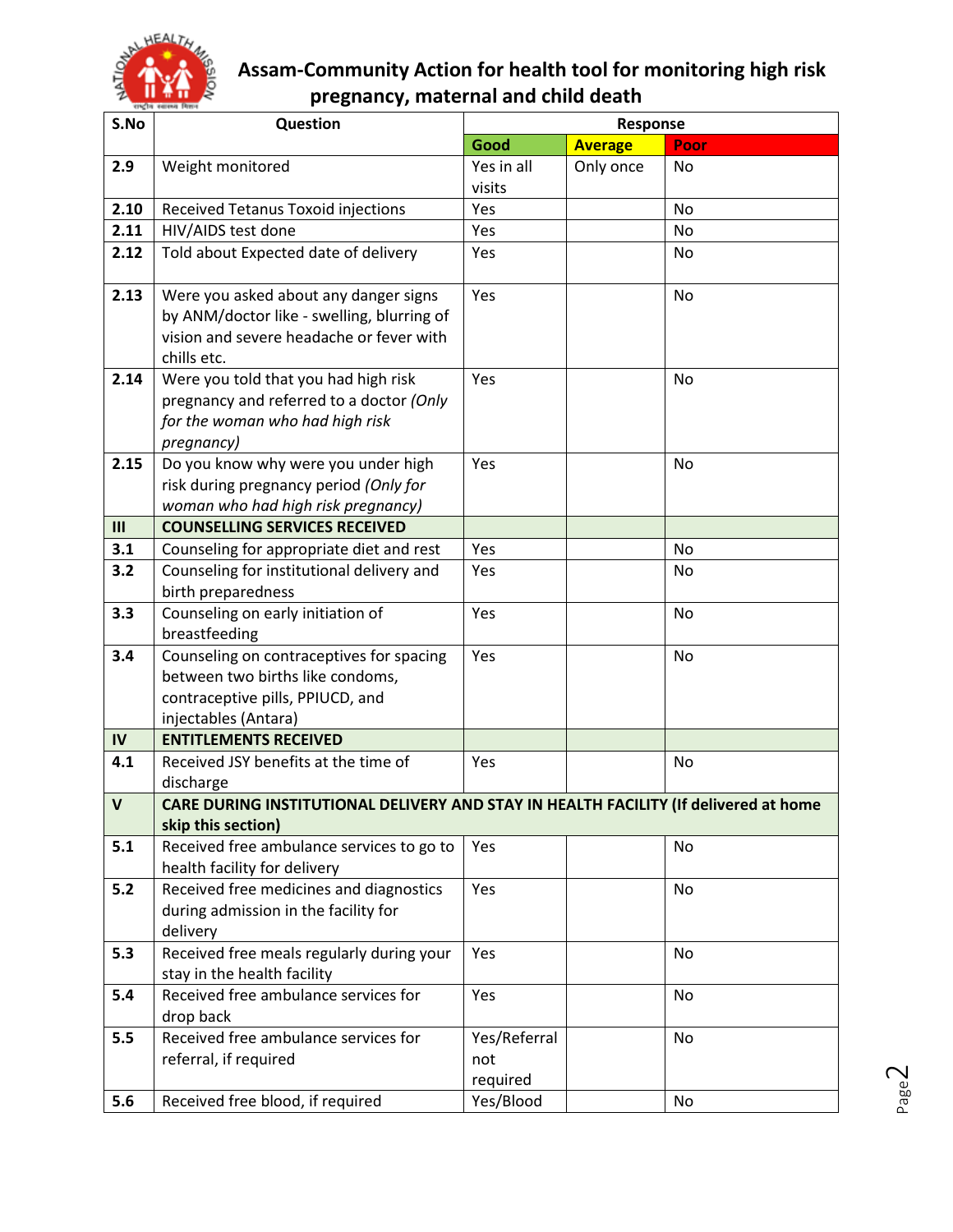

| S.No | Question                                                                         |             | Response       |                          |
|------|----------------------------------------------------------------------------------|-------------|----------------|--------------------------|
|      |                                                                                  | Good        | <b>Average</b> | Poor                     |
|      |                                                                                  | was not     |                |                          |
|      |                                                                                  | required    |                |                          |
| 5.7  | Breastfeeding initiated within half an                                           | Yes         |                | <b>No</b>                |
|      | hour of the delivery                                                             |             |                |                          |
| 5.8  | Stay in the hospital after delivery                                              | 48 hrs      | 24 hrs         | Less than 24 hrs         |
| VI   | <b>CARE DURING DELIVERY IF DELIVERED AT</b>                                      |             |                |                          |
|      | <b>HOME</b>                                                                      |             |                |                          |
| 6.1  | Was delivery conducted by doctor/ANM?                                            | Yes         |                | <b>No</b>                |
| 6.2  | Was newborn given bath immediately<br>after birth?                               | No          |                | Yes                      |
|      |                                                                                  |             |                |                          |
| 6.3  | Was breastfeeding initiated within half an<br>hour of the delivery?              | Yes         |                | <b>No</b>                |
| VII  | <b>CARE POST DELIVERY</b>                                                        |             |                |                          |
| 7.1  | ASHA visited home in the first month of                                          | Yes         | At least 3     | Not at all               |
|      | the delivery                                                                     |             | visits         |                          |
|      | (in case of institutional delivery-                                              |             |                |                          |
|      | $3,7,14,21,28$ and $42nd$ day of child birth)                                    |             |                |                          |
|      | (In case of home delivery-In addition to                                         |             |                |                          |
|      | the above on the first day of the delivery)                                      |             |                |                          |
| 7.2  | Received free treatment in the                                                   | Yes/not     |                | <b>No</b>                |
|      | government health facility for                                                   | faced any   |                |                          |
|      | postpartum complications/problems like                                           | Post partum |                |                          |
|      | heavy bleeding, smelly discharge, feeding                                        | problems    |                |                          |
|      | problem etc. if required                                                         |             |                |                          |
| 7.3  | Received take home ration from AWC                                               | Yes         | Sometimes      | No                       |
|      | regularly                                                                        |             |                |                          |
| VIII | <b>AWARENESS AND COMMUNITY</b>                                                   |             |                |                          |
|      | <b>BEHAVIOUR</b>                                                                 |             |                |                          |
| 8.1  | Adopted any family planning method?                                              | Yes         |                | <b>No</b>                |
| 8.2  | Have you heard of any maternal deaths                                            | No          |                | Yes, maternal death(s)   |
|      | (death of a woman during pregnancy                                               |             |                | happened in              |
|      | period till 42 days after childbirth) in last                                    |             |                | family/locality/village/ |
|      | one year?                                                                        |             |                | nearby village           |
| 8.3  | Are you aware, that you can report any                                           | Yes         |                | <b>No</b>                |
|      | maternal death on 104 helpline?                                                  |             |                |                          |
| 8.4  | Are you aware that you can report about                                          | Yes         |                | No                       |
|      | pregnant woman with signs of weakness,                                           |             |                |                          |
|      | swelling, short height, high blood<br>pressure, pale look and poor nutrition etc |             |                |                          |
|      | (high risk) on 104 helpline so that                                              |             |                |                          |
|      | appropriate help from state can be                                               |             |                |                          |
|      | extended?                                                                        |             |                |                          |
|      | <b>Total in numbers</b>                                                          |             |                |                          |
|      | <b>Maximum score (42)</b>                                                        |             |                |                          |
|      |                                                                                  |             |                |                          |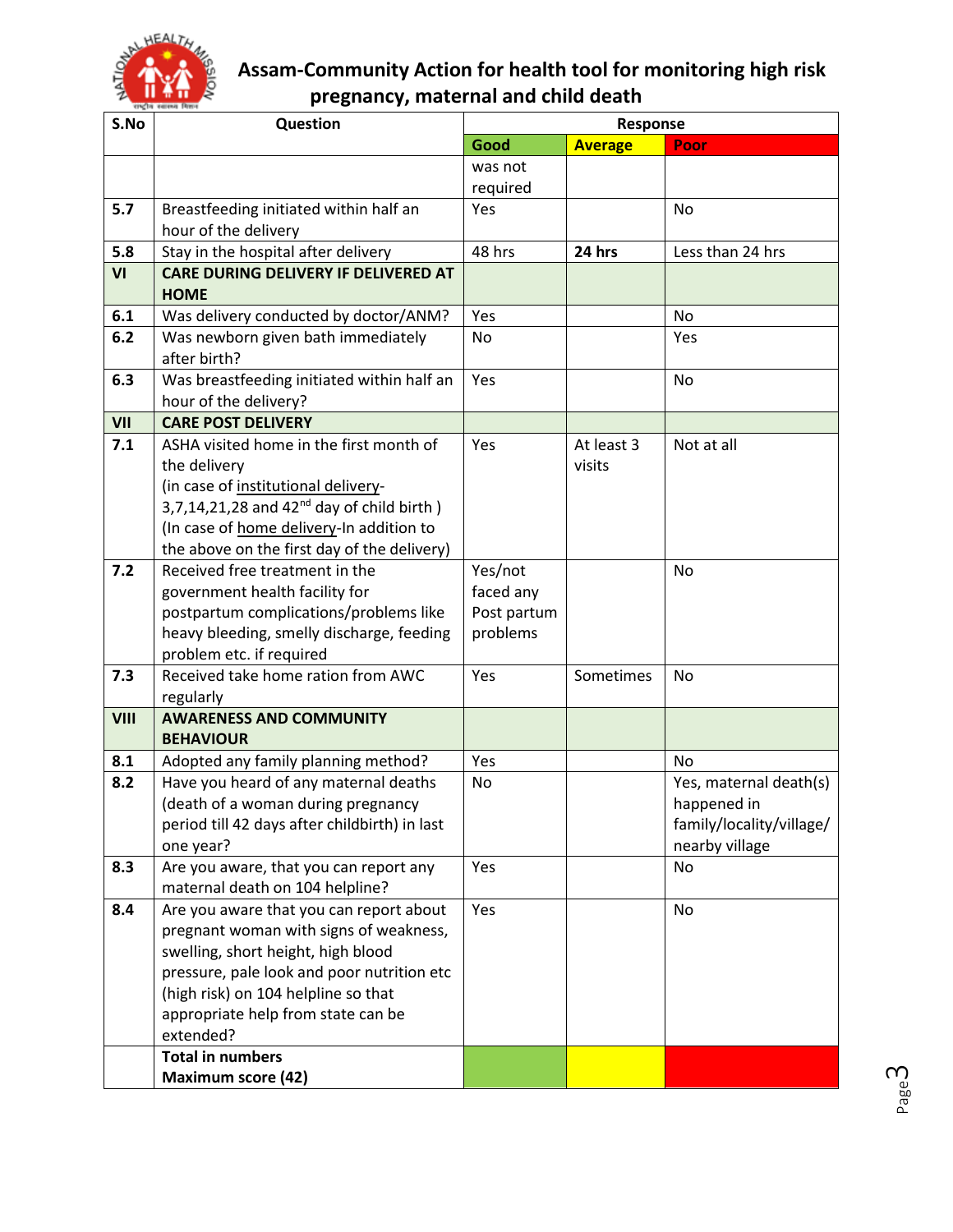

**Method to analyze the responses (Maternal Health services):**

#### **Step one: Count the number of greens, yellows and reds**

#### **Step two: Assess the overall rating for this format**

- a) If number of Greens is 31 out of total 42 responses (i.e more than 75%), then overall rating is green
- b) If number of Greens is between 31 and 21 out of total 42 responses ( i.e between 75%-50% ) then overall rating is yellow

OR

If total number of Greens and Yellows are more than number of reds then overall rating is yellow

**c)** If total number of Greens and Yellows are less than number of reds then overall rating is red.

### **Format 2-Child Health Services**

#### **(Individual Interview-5)**

**Instructions:** Information to be collected from the mothers of children aged 0-2 years. You need to undertake at least five interviews. Three of these must cover poorer and marginalized communities, while the remaining two can be from the main village/dominant community.

**Name of the District:** Name of the block:

**Name of the Sub Centre:** 

**Village Name: VHSNC name:**

#### **MCTS Number of the respondent mother:**

#### **Information collected by:**

| S.No | <b>Question</b>                                                                                                                                                                                                       |                                    | <b>Response</b>        |                                      |
|------|-----------------------------------------------------------------------------------------------------------------------------------------------------------------------------------------------------------------------|------------------------------------|------------------------|--------------------------------------|
|      |                                                                                                                                                                                                                       | Good                               | <b>Average</b>         | Poor                                 |
|      | <b>Newborn care</b>                                                                                                                                                                                                   |                                    |                        |                                      |
| 1.1  | Breastfeeding initiated within half an hour of<br>the delivery                                                                                                                                                        | <b>Yes</b>                         |                        | No.                                  |
| 1.2  | Was child given bath within one week of the<br>birth                                                                                                                                                                  | <b>No</b>                          |                        | Yes                                  |
| 1.3  | Was child breastfed exclusively for 6 months                                                                                                                                                                          | <b>Yes</b>                         |                        | No.                                  |
| 1.4  | When child was given complementary<br>feeding?                                                                                                                                                                        | On<br>completion<br>of 6<br>months | Between 7-<br>8 months | Before 6 months<br>or after 8 months |
| 1.5  | ASHA visited and checked newborn<br>(in case of institutional delivery- 3,7,14,21,28)<br>and $42^{nd}$ day of child birth)<br>(In case of home delivery-In addition to the<br>above on the first day of the delivery) | <b>Yes</b>                         |                        | No.                                  |
| 1.6  | ASHA checked the child's temperature and                                                                                                                                                                              | <b>Yes</b>                         |                        | No.                                  |

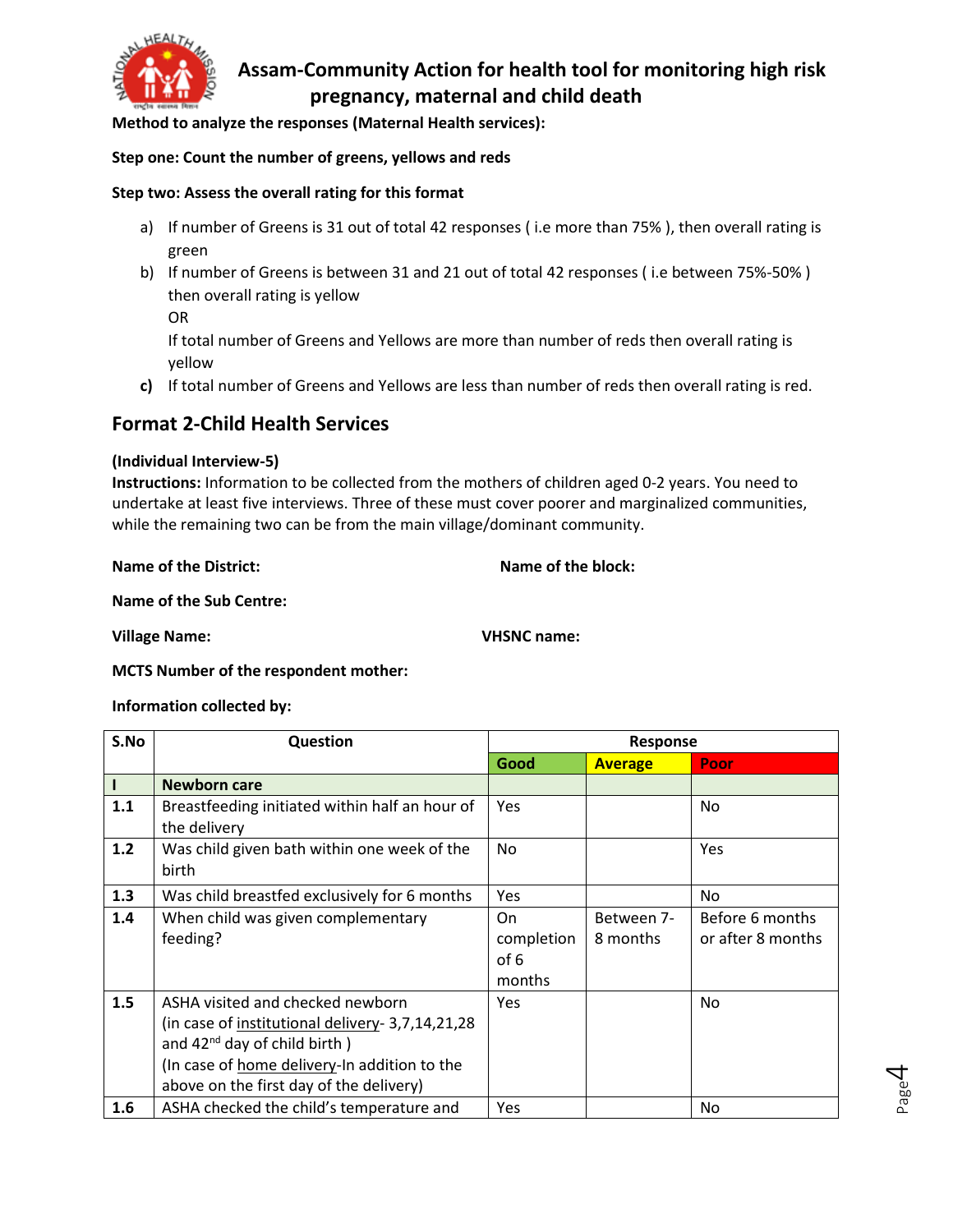

| S.No          | Question                                        | Response |                |                      |  |
|---------------|-------------------------------------------------|----------|----------------|----------------------|--|
|               |                                                 | Good     | <b>Average</b> | Poor                 |  |
|               | umbilical cord for any bleeding on her visits   |          |                |                      |  |
|               | to new born under HBNC                          |          |                |                      |  |
| $\mathbf{II}$ | <b>Immunisation services received</b>           |          |                |                      |  |
| 2.1           | Is there a Village Health and Nutrition Day     | Yes      | Sometimes      | No                   |  |
|               | organized in your village every month           |          |                |                      |  |
| 2.2           | Child received BCG, Hepatitis B and polio       | Yes, all | Only two or    | None                 |  |
|               | drops on birth (for institutional delivery)     |          | one            |                      |  |
| 2.3           | Child received all immunisation (BCG,           | Yes, all | Received       | None                 |  |
|               | Pentavalent, Polio drops, Measles, Japanese     |          | some           |                      |  |
|               | Encephalitis vaccines)                          |          |                |                      |  |
| 2.4           | Child aged 9-12 months received first dose of   | Yes      |                | No                   |  |
|               | Vitamin A                                       |          |                |                      |  |
| 2.5           | Children aged 16-24 months received-            | Yes, all | Only some      | None                 |  |
|               | Booster doses of DPT & OPV;                     |          |                |                      |  |
|               | Second dose of Measles, Vitamin A, and          |          |                |                      |  |
|               | Japanese Encephalitis                           |          |                |                      |  |
| III           | <b>Childhood illness</b>                        |          |                |                      |  |
| 3.1           | Who you contact first if the child has          | ASHA/ANM | PHC/BPHC       | Private providers    |  |
|               | diarrhea/fever/respiratory problems etc.?       | /AWW     |                | (quacks)             |  |
| 3.2           | In case of the hospitalization of your child in |          |                |                      |  |
|               | a government facility (0-12 months), did you    |          |                |                      |  |
|               | receive the following services:                 |          |                |                      |  |
| a)            | Free ambulance service for reaching hospital    | Yes      |                | No/paid to Govt      |  |
|               |                                                 |          |                | ambulance driver     |  |
| b)            | Free medicines and diagnostics                  | Yes      |                | <b>No</b>            |  |
| c)            | Free stay and meals in the health facility      | Yes      |                | <b>No</b>            |  |
| d)            | Free ambulance for dropping back at home        | Yes      |                | No/paid to Govt      |  |
|               |                                                 |          |                | ambulance driver     |  |
| IV            | <b>Counseling and nutrition</b>                 |          |                |                      |  |
| 4.1           | Is your child's growth monitored on monthly     | Yes      | Sometimes      | <b>No</b>            |  |
|               | basis at the AWC?                               |          |                |                      |  |
| 4.2           | Are you and your husband counseled on the       | Yes      | Sometimes      | No                   |  |
|               | growth and nutrition of your child by           |          |                |                      |  |
|               | ASHA/AWW/ANM?                                   |          |                |                      |  |
| 4.3           | Received take home ration for the child (less   | Yes      | Sometimes      | No                   |  |
|               | than 3 years) from the AWC on a regular         |          |                |                      |  |
|               | basis                                           |          |                |                      |  |
| $\mathsf{V}$  | <b>AWARENESS AND COMMUNITY BEHAVIOUR</b>        |          |                |                      |  |
| 5.1           | Have you heard of any child death in the past   | No       |                | Yes, child death(s)  |  |
|               | one year?                                       |          |                | happened in          |  |
|               |                                                 |          |                | family/locality/vill |  |
|               |                                                 |          |                | age/nearby village   |  |
| 5.2           | Are you aware that you can report any child     | Yes      |                | No                   |  |
|               | death on 104 helpline?                          |          |                |                      |  |
|               | <b>Total in numbers</b>                         |          |                |                      |  |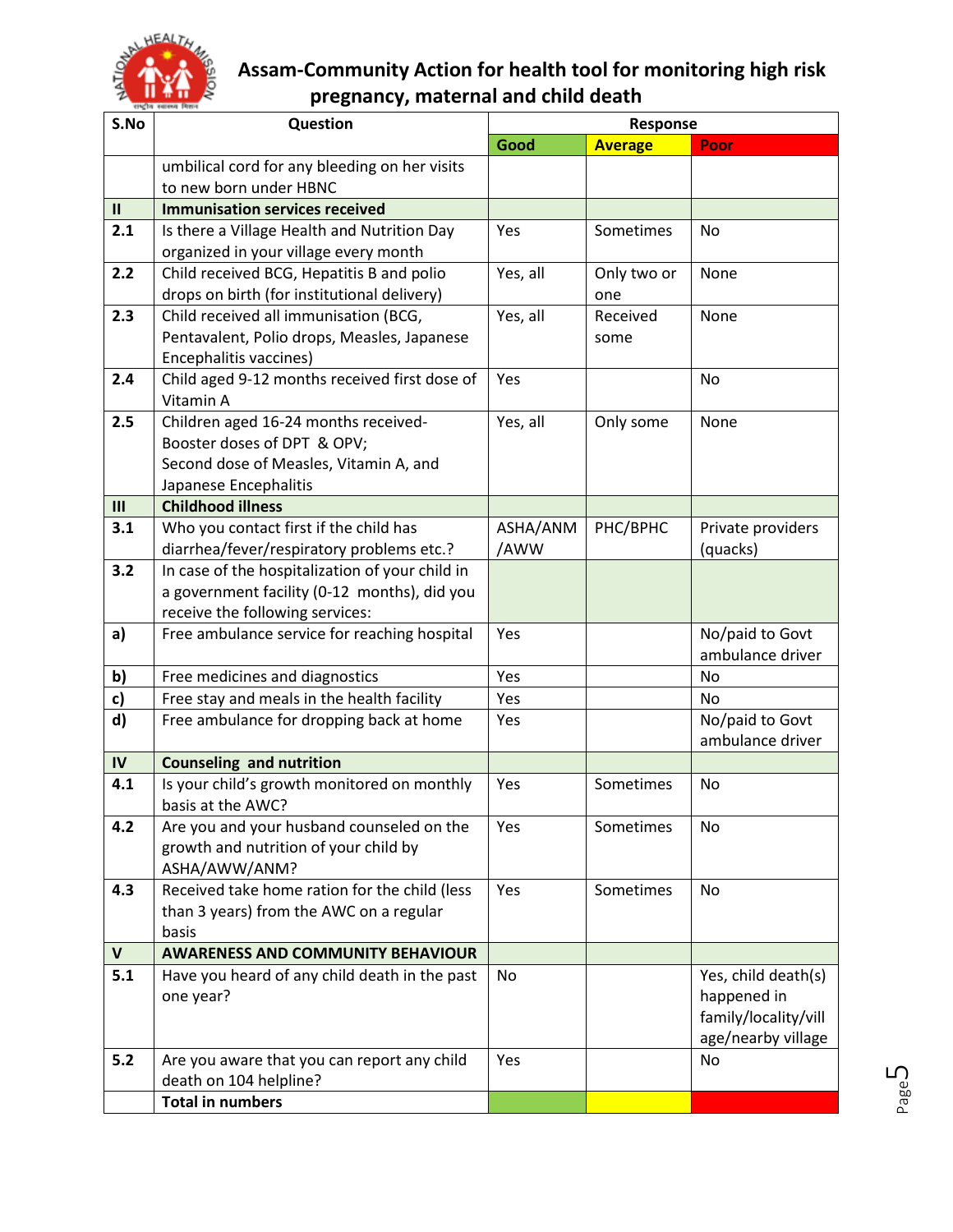

| S.No | <b>Question</b>           | Response |                |       |
|------|---------------------------|----------|----------------|-------|
|      |                           | Good     | <b>Average</b> | 'Poor |
|      | <b>Maximum score (21)</b> |          |                |       |

**Method to analyze the responses (Child Health Services):**

#### **Step one: Count the number of greens, yellows and reds**

#### **Step two: Assess the overall rating for this format**

- a) If number of Greens is 16 out of total 21 responses (i.e more than 75%) then overall rating is green
- b) If number of Greens is between 16 and 11 out of total 21 responses ( i.e between 75%-50% ) then overall rating is yellow

OR

If total number of Greens and Yellows are more than number of reds then overall rating is yellow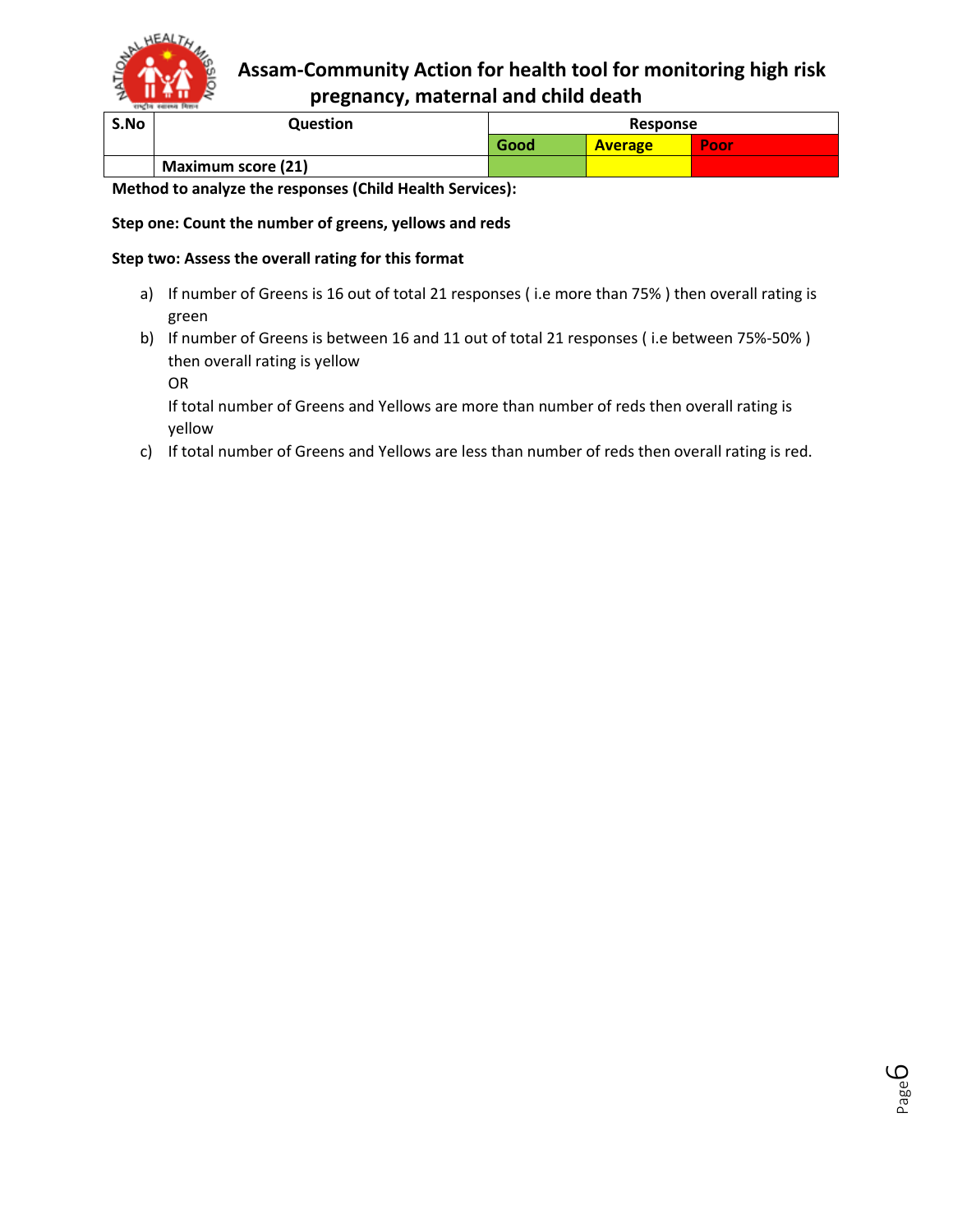

### **Format 3-General Health Services**

#### **(Focus Group Discussion-2)**

**Instructions:** Information to be collected from two groups of the individuals at the community level. Each group should consist of 10-12 members including males and females. One FGD to be done in the main village and one in the area where the disadvantaged group resides.

**Name of the District:** Name of the block:

**Name of the Sub Centre:** 

**Village Name: VHSNC name:**

 $\overline{\phantom{a}}$ 

**Information collected by:** 

| S.No          | Question                                                                                                         | Response             |                         |                           |  |
|---------------|------------------------------------------------------------------------------------------------------------------|----------------------|-------------------------|---------------------------|--|
|               |                                                                                                                  | Good                 | <b>Average</b>          | Poor                      |  |
| $\mathbf{I}$  | Availability of the health facilities                                                                            |                      |                         |                           |  |
| 1.1           | Does Village Health and Nutrition Day<br>organized regularly at<br>AWC/school/any other place in your<br>village | Yes                  | Sometimes               | <b>No</b>                 |  |
| 1.2           | Do you have functional sub centre<br>within half an hour distance from<br>your village                           | Yes                  | Yes but<br>farther      | <b>No</b>                 |  |
| 1.3           | Is nearest primary health centre (PHC)<br>functional 24X7?                                                       | Yes                  | Only during<br>day time | No                        |  |
| 1.4           | Is nearest community health centre<br>(CHC) functional 24X7?                                                     | Yes                  | Only during<br>day time | No                        |  |
| $\mathbf{II}$ | <b>Availability of the health services</b>                                                                       |                      |                         |                           |  |
| 2.1           | Nearest facility for delivery services<br>for pregnant woman                                                     | SHC/PHC <sup>1</sup> | <b>CHC</b>              | SDH/DH                    |  |
| 2.2           | Nearest facility for Immunisation of<br>children and pregnant woman                                              | AWC(VHND)            | SC/PHC                  | CHC/SDH/DH                |  |
| 2.3           | Nearest facility for treating childhood<br>illnesses                                                             | <b>SHC</b>           | PHC/CHC                 | SDH/DH and above          |  |
| 2.4           | Nearest facility for treating general<br>illnesses                                                               | <b>SHC</b>           | PHC/CHC                 | SDH/DH and above          |  |
| 2.5           | Nearest facility for basic diagnostic<br>services like blood and urine test etc.                                 | PHC                  | CHC/SDH                 | DH and above              |  |
| 2.6           | Nearest facility for X-ray, Ultrasound<br>etc.                                                                   | <b>CHC</b>           | SDH/DH                  | Medical college hospitals |  |
| 2.7           | Nearest facility for getting<br>contraceptives like condoms and pills                                            | ASHA/SHC             | <b>PHC</b>              | <b>CHC</b>                |  |

<sup>&</sup>lt;sup>1</sup> SHC-Sub Health Centre or Sub Centre; PHC-Primary Health Centre; CHC-Community Health Centre; SDH-Sub District Hospital; DH-District Hospital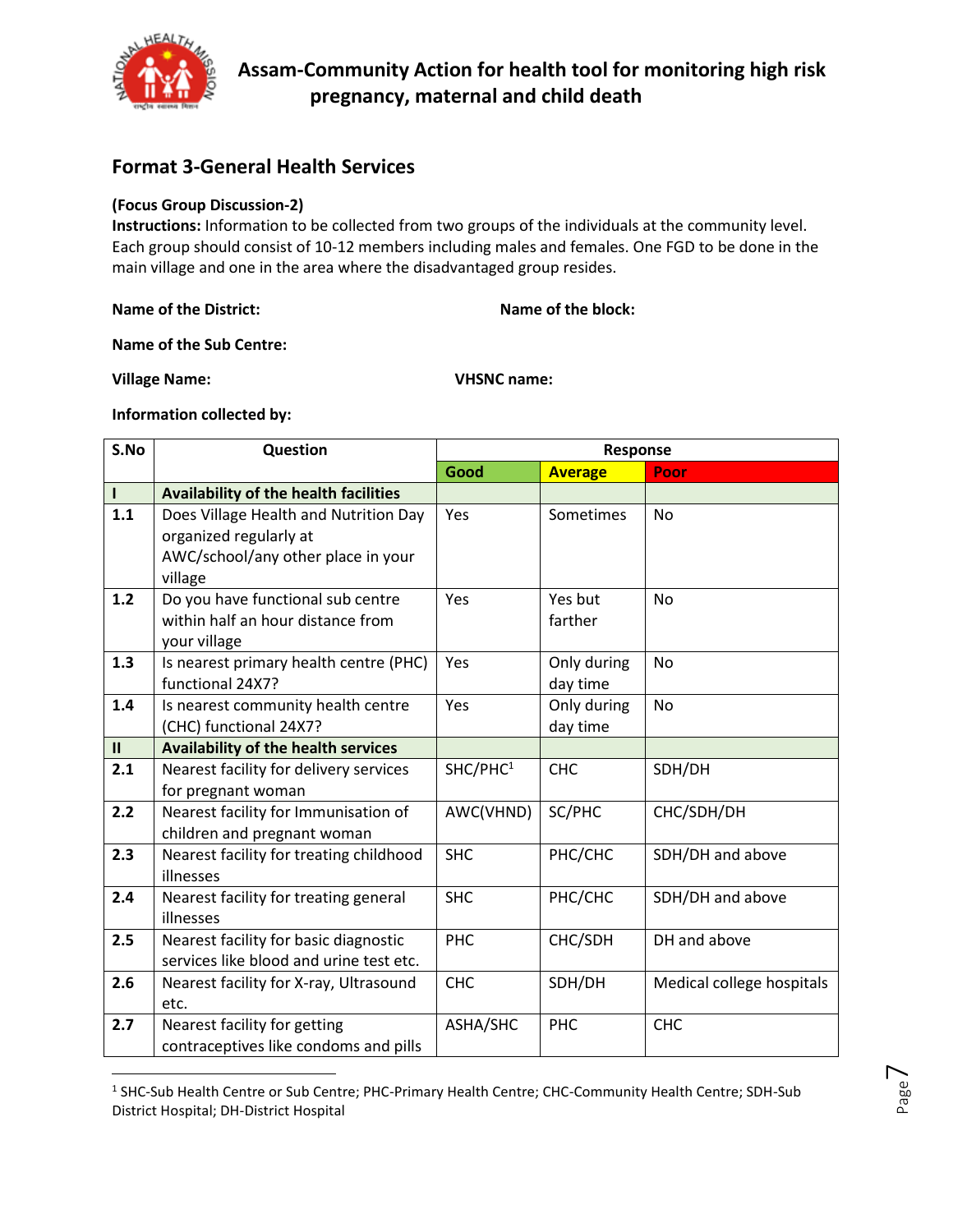

| S.No | Question                                                      |                 | Response       |                          |
|------|---------------------------------------------------------------|-----------------|----------------|--------------------------|
|      |                                                               | Good            | <b>Average</b> | Poor                     |
| III  | <b>Quality of care in health facilities</b>                   |                 |                |                          |
| 3.1  | Is ANM always available in the sub<br>health centre?          | Yes             | Sometimes      | No                       |
|      |                                                               |                 |                |                          |
| 3.2  | OPD in PHC opens every day at the<br>scheduled time           | Yes             | Sometimes      | No                       |
|      |                                                               |                 |                |                          |
| 3.3  | Have you been asked to purchase                               | Yes             | Sometimes      | No                       |
|      | drugs/medicines from outside?                                 |                 |                |                          |
| 3.4  | Are you satisfied with the services                           | Yes             | Somewhat       | No                       |
|      | available at the health facilities?                           |                 |                |                          |
| 3.5  | Are you satisfied with the general                            | Yes             | Sometimes      | No                       |
|      | behaviour of the health staff?                                |                 |                |                          |
| IV   | <b>AWARENESS AND COMMUNITY</b>                                |                 |                |                          |
|      | <b>BEHAVIOUR</b>                                              |                 |                |                          |
|      | <b>Maternal health</b>                                        |                 |                |                          |
| 4.1  | How many families take pregnant                               | 100%            | Between        | Less than 80%            |
|      | woman to ANM/doctor for ante-natal                            |                 | 100-80%        |                          |
|      | checkups at the VHND or 9th of every                          |                 |                |                          |
|      | month at the health facility providing                        |                 |                |                          |
|      | PMSMA services?                                               |                 |                |                          |
| 4.2  | How many pregnant women are                                   | 100%            | Between        | Less than 80%            |
|      | taken to the health facility for the<br>delivery/child birth? |                 | 100-80%        |                          |
| 4.3  | How many women delivering in                                  | 100%            | Between        | Less than 80%            |
|      | government health facilities receive                          |                 | 100-80%        |                          |
|      | JSSK benefits?                                                |                 |                |                          |
| 4.4  | How many women delivering in                                  | 100%            | Between        | Less than 80%            |
|      | government health facilities receive                          |                 | 100-80%        |                          |
|      | JSY benefits at time of discharge?                            |                 |                |                          |
| 4.5  | Are the ASHA and VHSNC members                                | Yes, for all    | In some        | None                     |
|      | doing the follow-up and support the                           | such cases      | cases          |                          |
|      | high risk pregnant mothers?                                   |                 |                |                          |
| 4.6  | Role of community and family                                  | Satisfactory    |                | Unsatisfactory           |
|      | members in caring for high risk                               |                 |                |                          |
|      | pregnant woman                                                |                 |                |                          |
|      | <b>Child health</b>                                           |                 |                |                          |
| 4.7  | How many families in your village                             | 100%            | Between        | Less than 80%            |
|      | immunize their children?                                      |                 | 100-80%        |                          |
| 4.8  | How many families in your village                             | 100%<br>Between |                | Less than 80%            |
|      | send their children aged 3-6 years to                         |                 | 100-80%        |                          |
|      | the AWC?                                                      |                 |                |                          |
|      | <b>Maternal and child death</b>                               |                 |                |                          |
| 4.9  | Have you heard of any maternal                                | No              |                | Yes, maternal death(s)   |
|      | death nearby in the last one year?                            |                 |                | happened in              |
|      | (death of a woman during pregnancy                            |                 |                | family/locality/village/ |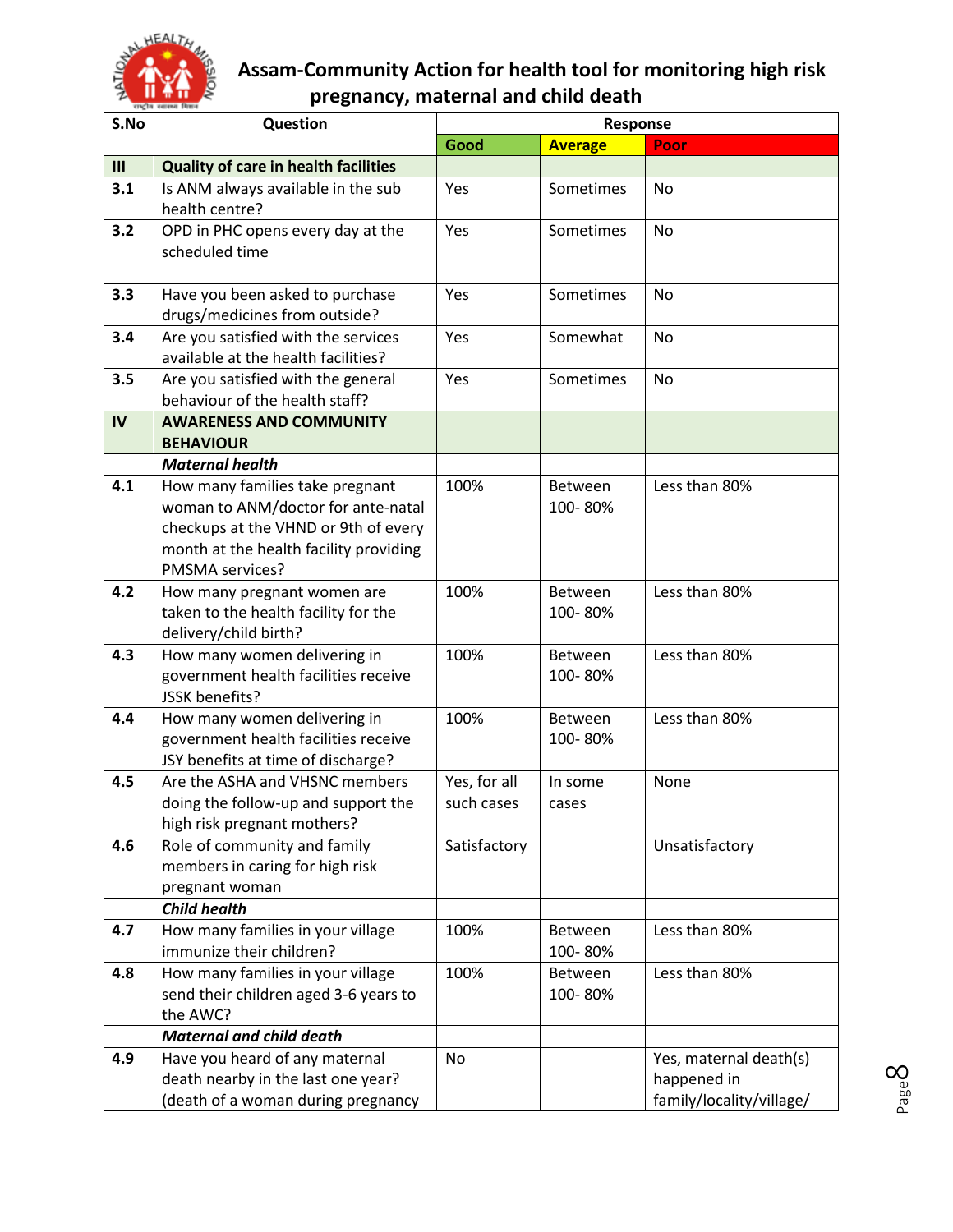

| S.No | Question                                                                                                                                              |      | <b>Response</b> |                                                                                  |
|------|-------------------------------------------------------------------------------------------------------------------------------------------------------|------|-----------------|----------------------------------------------------------------------------------|
|      |                                                                                                                                                       | Good | <b>Average</b>  | Poor                                                                             |
|      | period till 42 days after childbirth)                                                                                                                 |      |                 | nearby village                                                                   |
| 4.10 | Have you heard of any child death (0-<br>5 years) nearby in the last one year?                                                                        | No.  |                 | Yes, child death(s)<br>happened in<br>family/locality/village/<br>nearby village |
| 4.11 | Are you satisfied with the work<br>ASHA/ANM doing to prevent such<br>deaths?                                                                          | Yes  | Somewhat        | No                                                                               |
| 4.12 | Do you know you can give<br>information on woman having high<br>risk pregnancies, maternal or child<br>death at the toll free helpline number<br>104? | Yes  |                 | <b>No</b>                                                                        |
|      | <b>Total in numbers</b><br><b>Maximum score (28)</b>                                                                                                  |      |                 |                                                                                  |

**Method to analyze the responses (General Health Services):**

#### **Step one: Count the number of greens, yellows and reds**

#### **Step two: Assess the overall rating for this format**

- a) If number of Greens is 21 out of total 28 responses (i.e more than 75%) then overall rating is green
- b) If number of Greens is between 21 and 14 out of total 28 responses ( i.e between 75%-50% ) then overall rating is yellow

OR

If total number of Greens and Yellows are more than number of reds then overall rating is yellow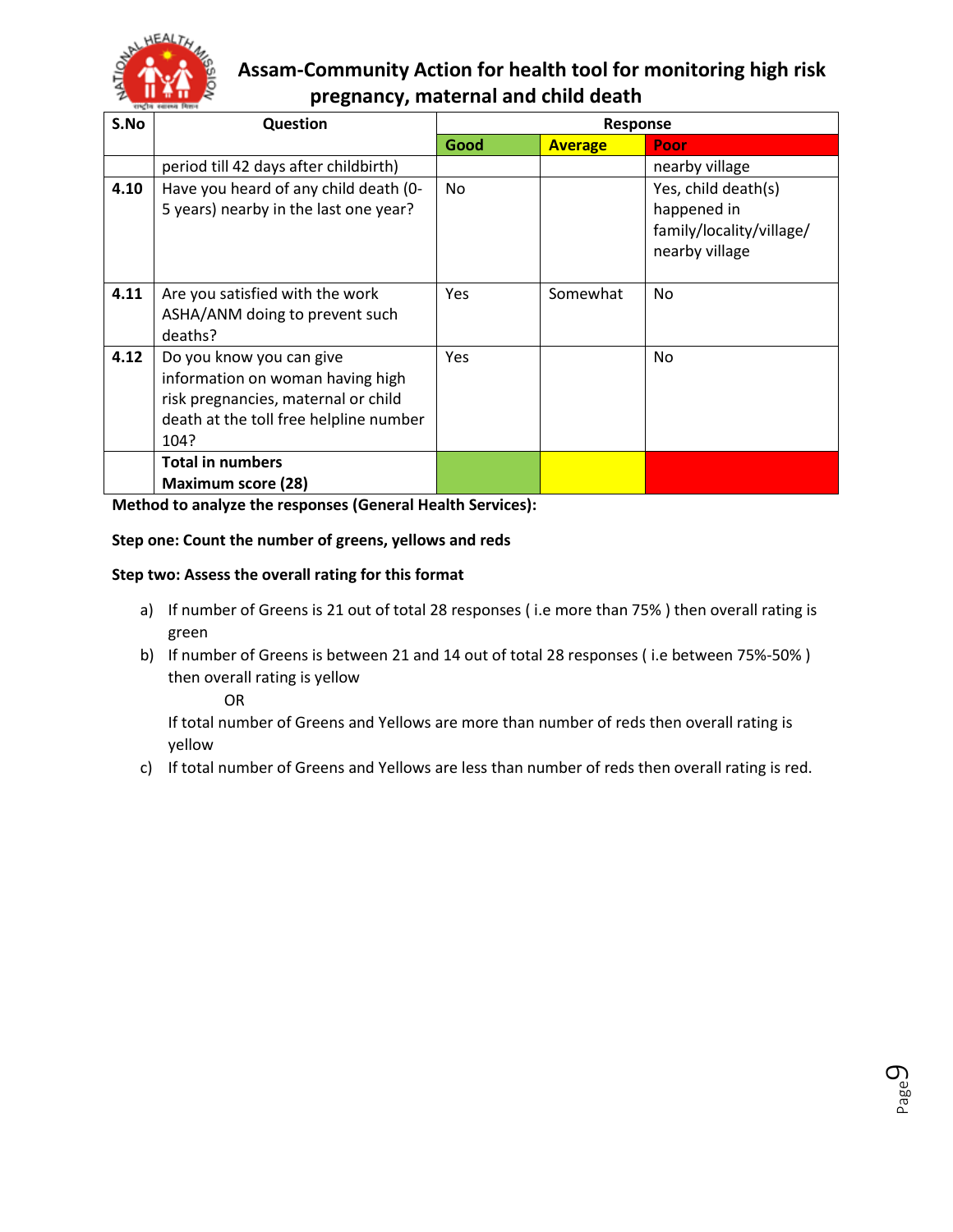

## **Compilation of the Format 1- Maternal Health Services**

**Name of the District:** Name of the block:

**Name of the Sub Centre:** 

**Village Name: VHSNC name:**

**Cases of high risk pregnancy: \_\_\_\_\_\_\_\_\_\_ Information compiled by:** 

| S.No          | Question                                                        | <b>Number of women</b> |                |      |
|---------------|-----------------------------------------------------------------|------------------------|----------------|------|
|               |                                                                 | Good                   | <b>Average</b> | Poor |
| $\mathbf{I}$  | <b>NUTRITION DURING PREGNANCY</b>                               |                        |                |      |
| 1.1           | Take home ration received regularly from AWC                    |                        |                |      |
| $1.2$         | 180 IFA tablets taken as per prescribed by                      |                        |                |      |
|               | ANM/doctor                                                      |                        |                |      |
| 1.3           | 360 Calcium tablets taken as per prescribed by                  |                        |                |      |
|               | ANM/doctor                                                      |                        |                |      |
| 1.4           | Had regular adequate intake of food which                       |                        |                |      |
|               | included locally available vegetables, cereals,                 |                        |                |      |
|               | pulses, fruits, meat items, egg etc.                            |                        |                |      |
| $\mathbf{II}$ | <b>SERVICES RECEIVED FROM HEALTH SERVICE</b>                    |                        |                |      |
|               | <b>PROVIDERS DURING PREGNANCY</b>                               |                        |                |      |
| 2.1           | Have you done registration of pregnancy within                  |                        |                |      |
|               | first 3 months                                                  |                        |                |      |
| 2.2           | Where did you get your pregnancy confirmed?                     |                        |                |      |
| 2.3           | Did you avail services at least two times at 9 <sup>th</sup> of |                        |                |      |
|               | every month under PMSMA in the government                       |                        |                |      |
|               | health facilities?                                              |                        |                |      |
| 2.4           | Received 4 Ante Natal checkups                                  |                        |                |      |
| 2.5           | Blood pressure measured                                         |                        |                |      |
| 2.6           | Haemoglobin tested                                              |                        |                |      |
| 2.7           | Urine test done at least once                                   |                        |                |      |
| 2.8           | Abdomen examined                                                |                        |                |      |
| 2.9           | Weight monitored                                                |                        |                |      |
| 2.10          | Received Tetanus Toxoid injections                              |                        |                |      |
| 2.11          | HIV/AIDS test done                                              |                        |                |      |
| 2.12          | Told about Expected date of delivery                            |                        |                |      |
|               |                                                                 |                        |                |      |
| 2.13          | Were you asked about any danger signs by                        |                        |                |      |
|               | ANM/doctor like - swelling, blurring of vision and              |                        |                |      |
|               | severe headache or fever with chills etc.                       |                        |                |      |
| 2.14          | Were you told that you had high risk pregnancy                  |                        |                |      |
|               | and referred to a doctor (Only for the woman who                |                        |                |      |
|               | had high risk pregnancy)                                        |                        |                |      |
| 2.15          | Do you know why were you under high risk during                 |                        |                |      |
|               | pregnancy period (Only for woman who had high                   |                        |                |      |
|               | risk pregnancy)                                                 |                        |                |      |

Page 10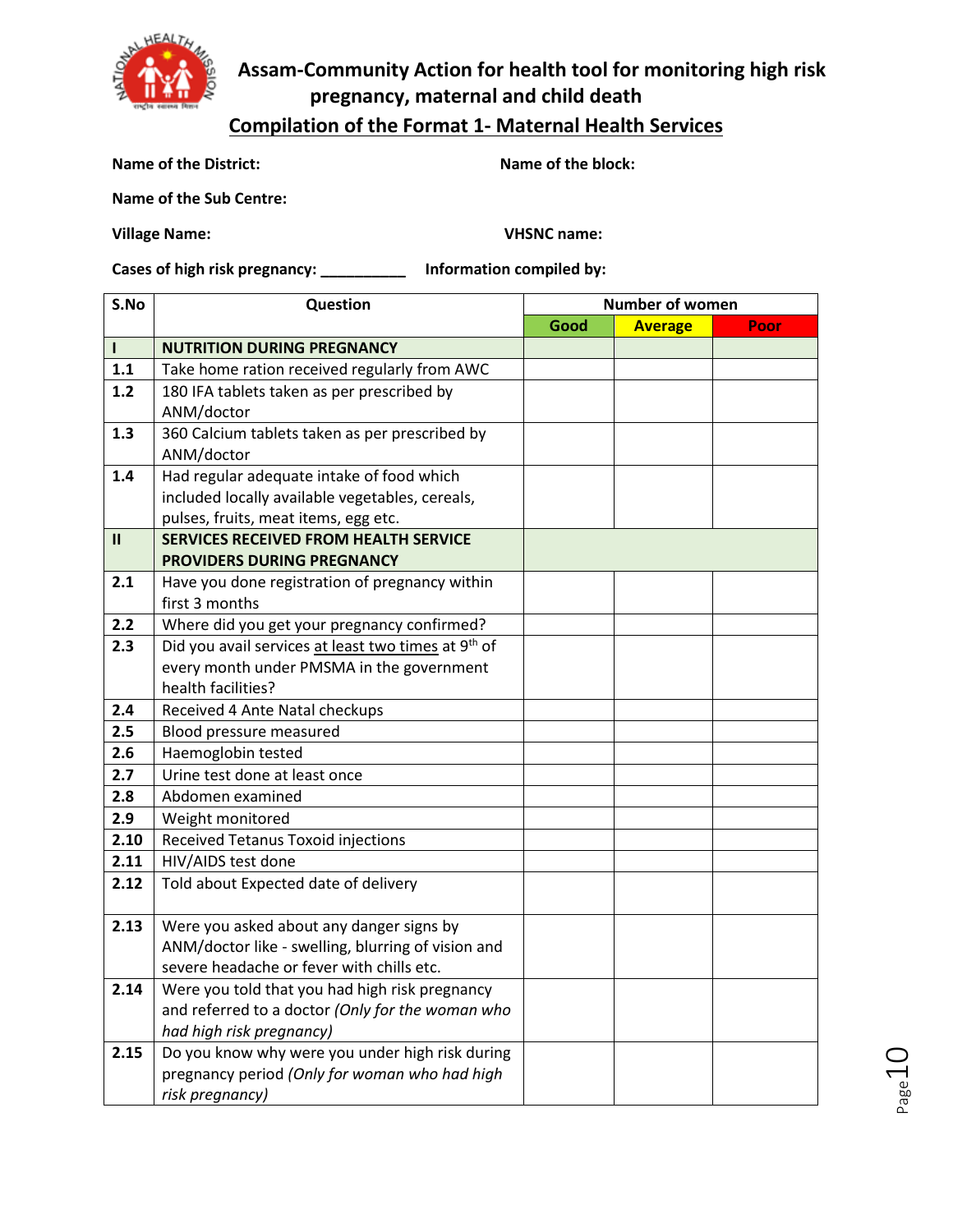

| S.No        | Question                                             | <b>Number of women</b> |                |      |  |
|-------------|------------------------------------------------------|------------------------|----------------|------|--|
|             |                                                      | Good                   | <b>Average</b> | Poor |  |
| III         | <b>COUNSELLING SERVICES RECEIVED</b>                 |                        |                |      |  |
| 3.1         | Counseling for appropriate diet and rest             |                        |                |      |  |
| 3.2         | Counseling for institutional delivery and birth      |                        |                |      |  |
|             | preparedness                                         |                        |                |      |  |
| 3.3         | Counseling on early initiation of breastfeeding      |                        |                |      |  |
| 3.4         | Counseling on contraceptives for spacing between     |                        |                |      |  |
|             | two births                                           |                        |                |      |  |
| IV          | <b>ENTITLEMENTS RECEIVED</b>                         |                        |                |      |  |
| 4.1         | Received JSY benefits at the time of discharge       |                        |                |      |  |
| $\mathbf v$ | <b>CARE DURING INSTITUTIONAL DELIVERY AND</b>        |                        |                |      |  |
|             | STAY IN HEALTH FACILITY (If delivered at home        |                        |                |      |  |
|             | skip this section)                                   |                        |                |      |  |
| 5.1         | Received free ambulance services to go to health     |                        |                |      |  |
|             | facility for delivery                                |                        |                |      |  |
| 5.2         | Received free medicines and diagnostics during       |                        |                |      |  |
|             | admission in the facility for delivery               |                        |                |      |  |
| 5.3         | Received free meals regularly during your stay in    |                        |                |      |  |
|             | the health facility                                  |                        |                |      |  |
| 5.4         | Received free ambulance services for drop back       |                        |                |      |  |
| 5.5         | Received free ambulance services for referral, if    |                        |                |      |  |
|             | required                                             |                        |                |      |  |
| 5.6         | Received free blood, if required                     |                        |                |      |  |
| 5.7         | Breastfeeding initiated within half an hour of the   |                        |                |      |  |
| 5.8         | delivery<br>Stay in the hospital after delivery      |                        |                |      |  |
| VI          | CARE DURING DELIVERY IF DELIVERED AT HOME            |                        |                |      |  |
| 6.1         | Was delivery conducted by doctor/ANM?                |                        |                |      |  |
| 6.2         | Was newborn given bath immediately after birth?      |                        |                |      |  |
| 6.3         | Was breastfeeding initiated within half an hour of   |                        |                |      |  |
|             | the delivery?                                        |                        |                |      |  |
| VII         | <b>CARE POST DELIVERY</b>                            |                        |                |      |  |
| 7.1         | ASHA visited home in the first month of the          |                        |                |      |  |
|             | delivery                                             |                        |                |      |  |
|             | (in case of institutional delivery- 3,7,14,21,28 and |                        |                |      |  |
|             | $42nd$ day of child birth )                          |                        |                |      |  |
|             | (In case of home delivery-In addition to the above   |                        |                |      |  |
|             | on the first day of the delivery)                    |                        |                |      |  |
| 7.2         | Received free treatment in the government health     |                        |                |      |  |
|             | facility for postpartum complications like heavy     |                        |                |      |  |
|             | bleeding etc. if required                            |                        |                |      |  |
| 7.3         | Received take home ration from AWC regularly         |                        |                |      |  |
| <b>VIII</b> | <b>AWARENESS AND COMMUNITY BEHAVIOUR</b>             |                        |                |      |  |
| 8.1         | Adopted any family planning method?                  |                        |                |      |  |
| 8.2         | Have you heard of any maternal deaths (death of      |                        |                |      |  |
|             | a woman during pregnancy period till 42 days         |                        |                |      |  |

Page 11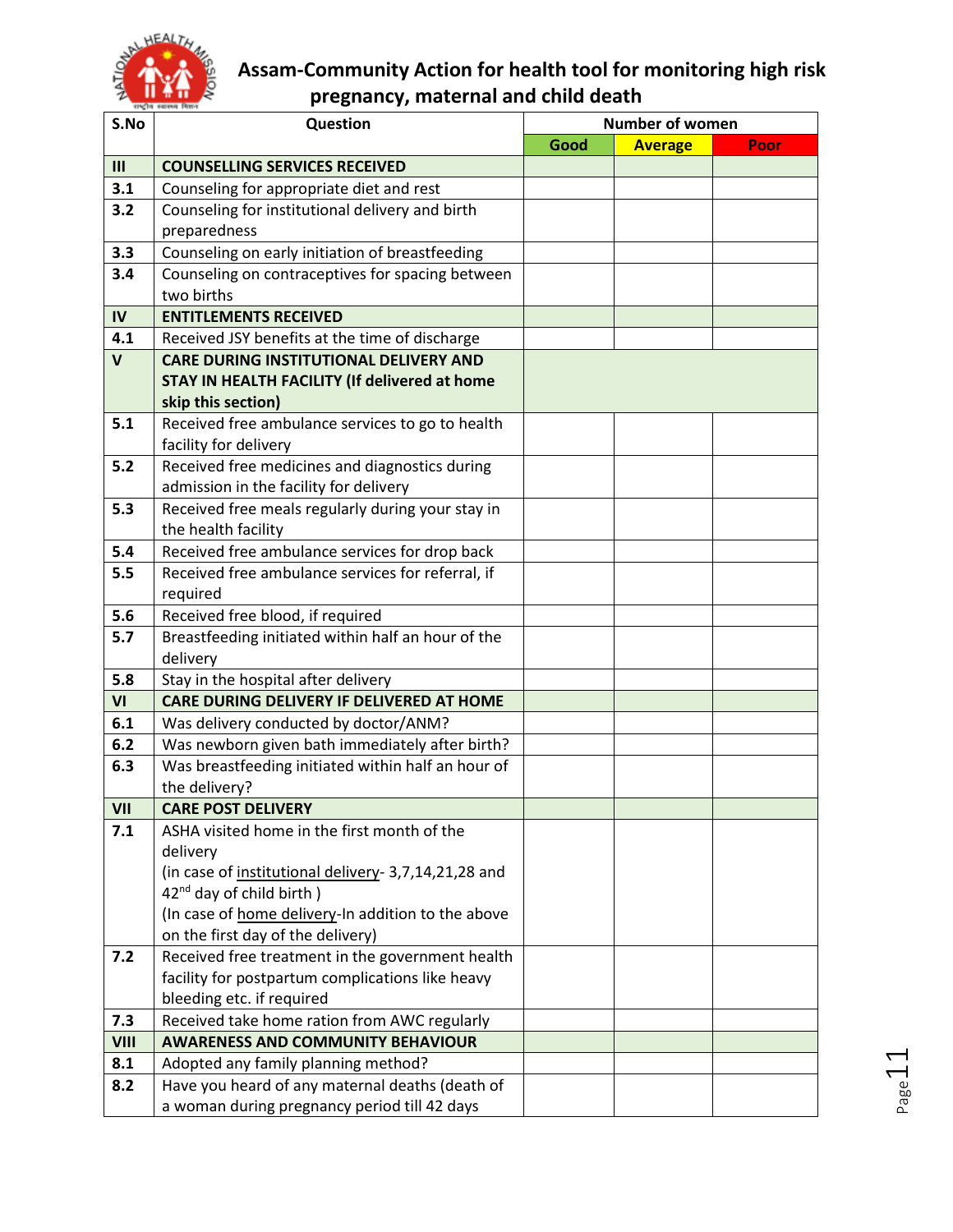

| S.No | Question                                                                                                                                                                                                                                                  | <b>Number of women</b> |                   |      |
|------|-----------------------------------------------------------------------------------------------------------------------------------------------------------------------------------------------------------------------------------------------------------|------------------------|-------------------|------|
|      |                                                                                                                                                                                                                                                           | Good                   | <b>Average</b>    | Poor |
|      | after childbirth) in last one year?                                                                                                                                                                                                                       |                        |                   |      |
| 8.3  | Are you aware, that you can report any maternal<br>death on 104 helpline?                                                                                                                                                                                 |                        |                   |      |
| 8.4  | Are you aware that you can report about pregnant<br>woman with signs of weakness, swelling, short<br>height, high blood pressure, pale look and poor<br>nutrition etc (high risk) on 104 helpline so that<br>appropriate help from state can be extended? |                        |                   |      |
|      | <b>Total in numbers</b><br>Maximum score (42*5=210)                                                                                                                                                                                                       |                        |                   |      |
|      | <b>Overall rating</b>                                                                                                                                                                                                                                     |                        | Good/Average/Poor |      |

#### **Method to analyze the responses (Maternal Health services):**

#### **Step one: Total the numbers of women rating greens, yellows and reds**

#### **Step two: Assess the overall rating for this format**

- a) If number of Greens is 158 out of total 210 responses ( i.e more than 75% ), then overall rating is green
- b) If number of Greens is between 158 and 105 out of total 210 responses ( i.e between 75%-50% ) then overall rating is yellow
	- OR

If total number of Greens and Yellows are more than number of reds then overall rating is yellow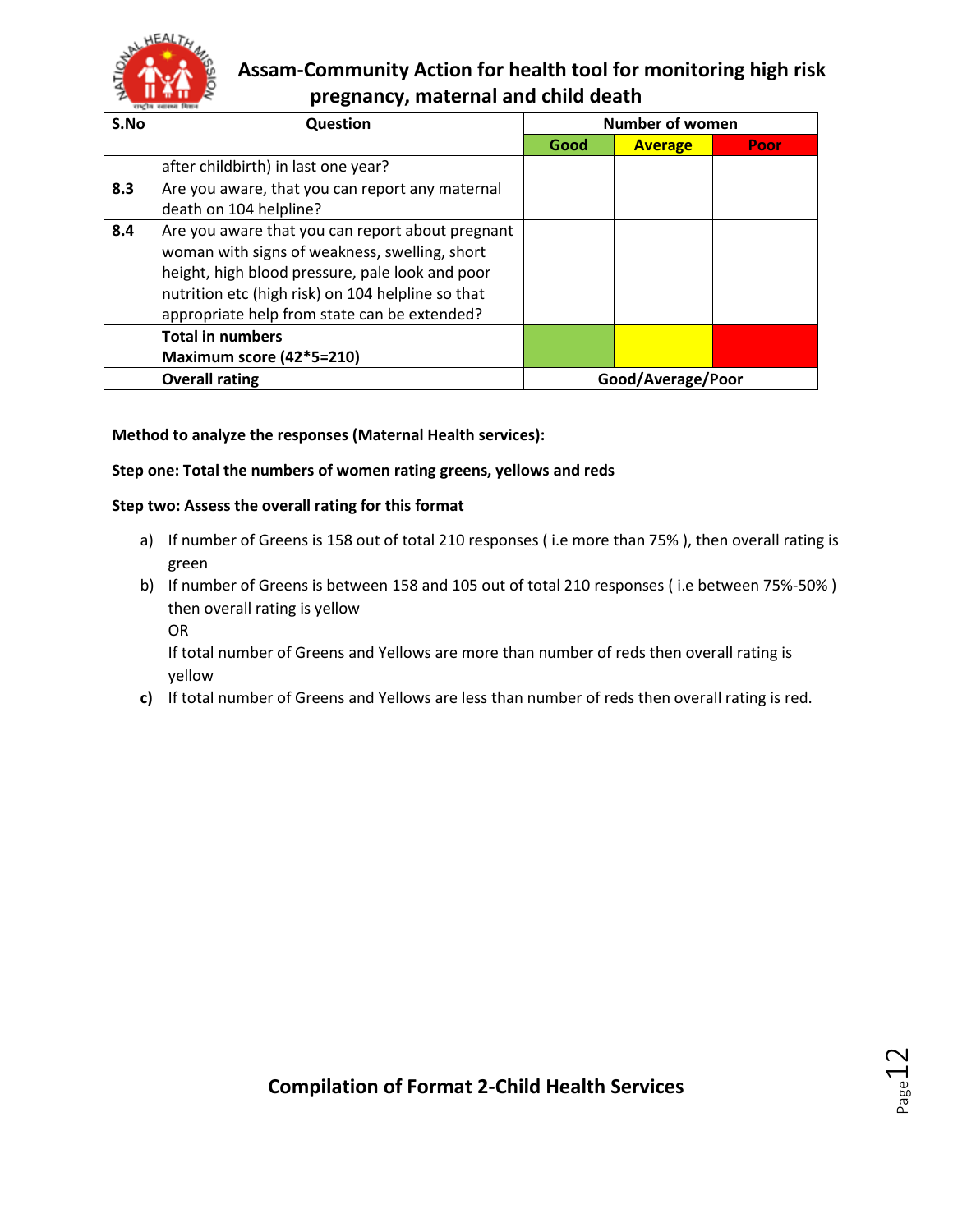

**Name of the District: Name of the block:** 

**Name of the Sub Centre:** 

**Village Name: VHSNC name:**

**Information compiled by:** 

| S.No          | Question                                         | <b>Number of women</b> |                |      |  |
|---------------|--------------------------------------------------|------------------------|----------------|------|--|
|               |                                                  | Good                   | <b>Average</b> | Poor |  |
| L             | <b>Newborn care</b>                              |                        |                |      |  |
| 1.1           | Breastfeeding initiated within half an hour of   |                        |                |      |  |
|               | the delivery                                     |                        |                |      |  |
| 1.2           | Was child given bath within one week of the      |                        |                |      |  |
|               | birth                                            |                        |                |      |  |
| 1.3           | Was child breastfed exclusively for 6 months     |                        |                |      |  |
| 1.4           | When child was given complementary               |                        |                |      |  |
|               | feeding?                                         |                        |                |      |  |
| 1.5           | ASHA visited and checked newborn                 |                        |                |      |  |
|               | (in case of institutional delivery- 3,7,14,21,28 |                        |                |      |  |
|               | and $42^{nd}$ day of child birth)                |                        |                |      |  |
|               | (In case of home delivery-In addition to the     |                        |                |      |  |
|               | above on the first day of the delivery)          |                        |                |      |  |
| 1.6           | ASHA checked the child's temperature and         |                        |                |      |  |
|               | umbilical cord for any bleeding on her visits    |                        |                |      |  |
|               | to new born under HBNC                           |                        |                |      |  |
| $\mathbf{II}$ | <b>Immunisation services received</b>            |                        |                |      |  |
| 2.1           | Is there a Village Health and Nutrition Day      |                        |                |      |  |
|               | organized in your village every month            |                        |                |      |  |
| 2.2           | Child received BCG, Hepatitis B and polio        |                        |                |      |  |
|               | drops on birth (for institutional delivery)      |                        |                |      |  |
| 2.3           | Child received all immunisation (BCG,            |                        |                |      |  |
|               | Pentavalent, Polio drops, Measles, Japanese      |                        |                |      |  |
|               | Encephalitis vaccines)                           |                        |                |      |  |
| 2.4           | Child aged 9-12 months received first dose of    |                        |                |      |  |
|               | Vitamin A                                        |                        |                |      |  |
| 2.5           | Children aged 16-24 months received-             |                        |                |      |  |
|               | Booster doses of DPT & OPV;                      |                        |                |      |  |
|               | Second dose of Measles, Vitamin A, and           |                        |                |      |  |
|               | Japanese Encephalitis                            |                        |                |      |  |
| III           | <b>Childhood illness</b>                         |                        |                |      |  |
| 3.1           | Who you contact first if the child has           |                        |                |      |  |
|               | diarrhea/fever/respiratory problems?             |                        |                |      |  |
| 3.2           | In case of the hospitalization of your child in  |                        |                |      |  |
|               | a government facility (0-12 months), did you     |                        |                |      |  |
|               | receive the following services:                  |                        |                |      |  |
| a)            | Free ambulance service for reaching hospital     |                        |                |      |  |
| b)            | Free medicines and diagnostics                   |                        |                |      |  |

Page **1**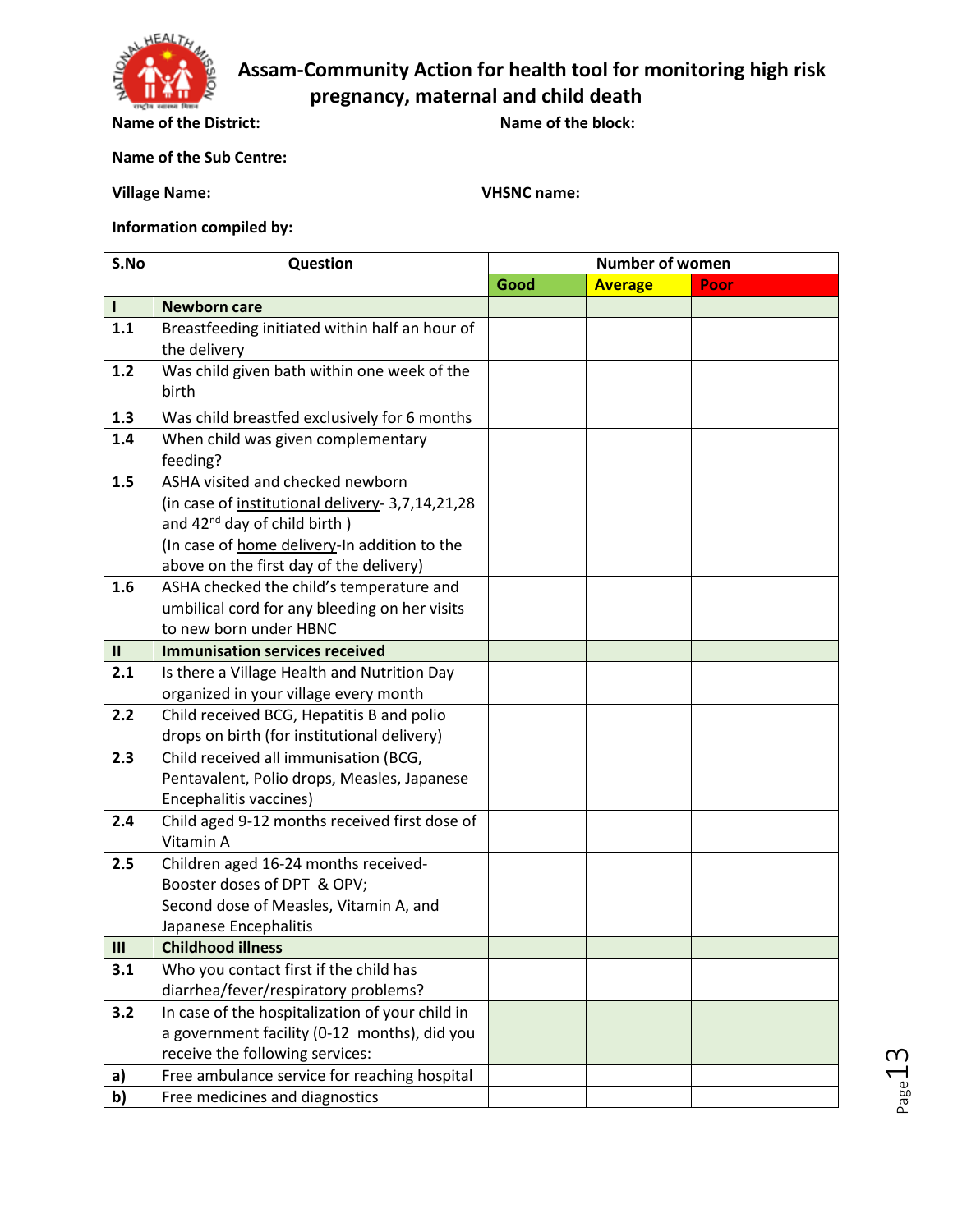

| S.No         | <b>Question</b>                                                                                     | <b>Number of women</b> |                |      |  |
|--------------|-----------------------------------------------------------------------------------------------------|------------------------|----------------|------|--|
|              |                                                                                                     | Good                   | <b>Average</b> | Poor |  |
| c)           | Free stay and meals in the health facility                                                          |                        |                |      |  |
| d)           | Free ambulance for dropping back at home                                                            |                        |                |      |  |
| IV           | <b>Counseling And nutrition</b>                                                                     |                        |                |      |  |
| 4.1          | Is your child's growth monitored on monthly<br>basis at the AWC?                                    |                        |                |      |  |
| 4.2          | Are you and your husband counseled on the<br>growth and nutrition of your child by<br>ASHA/AWW/ANM? |                        |                |      |  |
| 4.3          | Received take home ration for the child (less<br>than 3 years) from the AWC on a regular<br>basis   |                        |                |      |  |
| $\mathsf{V}$ | <b>AWARENESS AND COMMUNITY BEHAVIOUR</b>                                                            |                        |                |      |  |
| 5.1          | Have you heard of any child death in the past<br>one year?                                          |                        |                |      |  |
| 5.2          | Are you aware that you can report any child<br>death on 104 helpline?                               |                        |                |      |  |
|              | <b>Total in numbers</b>                                                                             |                        |                |      |  |
|              | <b>Maximum score (21*5=105)</b>                                                                     |                        |                |      |  |
|              | <b>Overall rating</b>                                                                               | Good/Average/Poor      |                |      |  |

**Method to analyze the responses (Child Health Services):**

#### **Step one: Count the number of greens, yellows and reds**

#### **Step two: Assess the overall rating for this format**

- a) If number of Greens is 79 out of total 105 responses (i.e more than 75%) then overall rating is green
- b) If number of Greens is between 79 and 53 out of total 105 responses ( i.e between 75%-50% ) then overall rating is yellow
	- OR

If total number of Greens and Yellows are more than number of reds then overall rating is yellow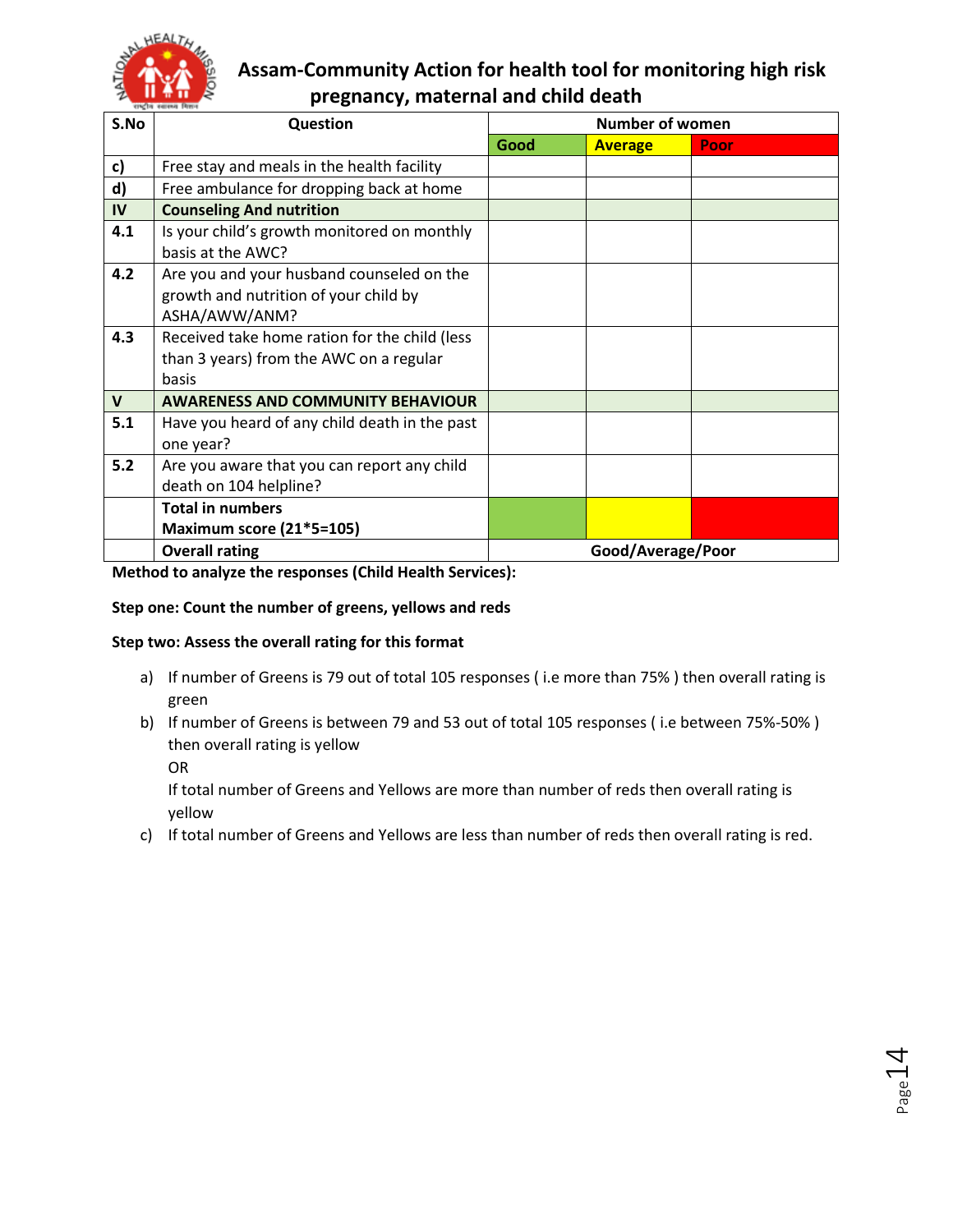

 $\overline{\phantom{a}}$ 

### **Assam-Community Action for health tool for monitoring high risk pregnancy, maternal and child death**

# **Compilation sheet-Village level**

#### **1. Village level health report card and action plan**

The village health report card will be prepared after the sharing of the findings of the formats 1 to 3 with the village in *gram sabha*/community meeting. The people will give overall rating under each section, which will be considered final for determining the action required.

| <b>S.N.</b>  | Question                    | <b>Community</b> | <b>Gaps identified</b> | <b>Action required</b> | <b>Responsibility</b> | <b>Timelines</b> |
|--------------|-----------------------------|------------------|------------------------|------------------------|-----------------------|------------------|
|              |                             | rating $2$       |                        |                        |                       |                  |
| A            | <b>MATERNAL HEALTH</b>      |                  |                        |                        |                       |                  |
|              | Nutrition during            |                  |                        |                        |                       |                  |
|              | pregnancy-Take home         |                  |                        |                        |                       |                  |
|              | ration, IFA and home based  |                  |                        |                        |                       |                  |
|              | care                        |                  |                        |                        |                       |                  |
| Ш            | Services received from      |                  |                        |                        |                       |                  |
|              | health service providers    |                  |                        |                        |                       |                  |
|              | during pregnancy-ANC        |                  |                        |                        |                       |                  |
|              | services                    |                  |                        |                        |                       |                  |
| III          | Counseling services         |                  |                        |                        |                       |                  |
|              | received-pregnancy,         |                  |                        |                        |                       |                  |
|              | delivery and post partum,   |                  |                        |                        |                       |                  |
|              | family planning             |                  |                        |                        |                       |                  |
| IV           | Entitlements received- JSY  |                  |                        |                        |                       |                  |
| $\mathbf{V}$ | Care during institutional   |                  |                        |                        |                       |                  |
|              | delivery and stay in health |                  |                        |                        |                       |                  |
|              | facility (JSSK)             |                  |                        |                        |                       |                  |
| VI           | Care during delivery if     |                  |                        |                        |                       |                  |
|              | delivered at home           |                  |                        |                        |                       |                  |
| VII          | Care post delivery          |                  |                        |                        |                       |                  |
|              | Any other issue identified  |                  |                        |                        |                       |                  |
|              |                             |                  |                        |                        |                       |                  |
|              |                             |                  |                        |                        |                       |                  |

<sup>2</sup> **Use green for good, yellow for average and red for poor ratings**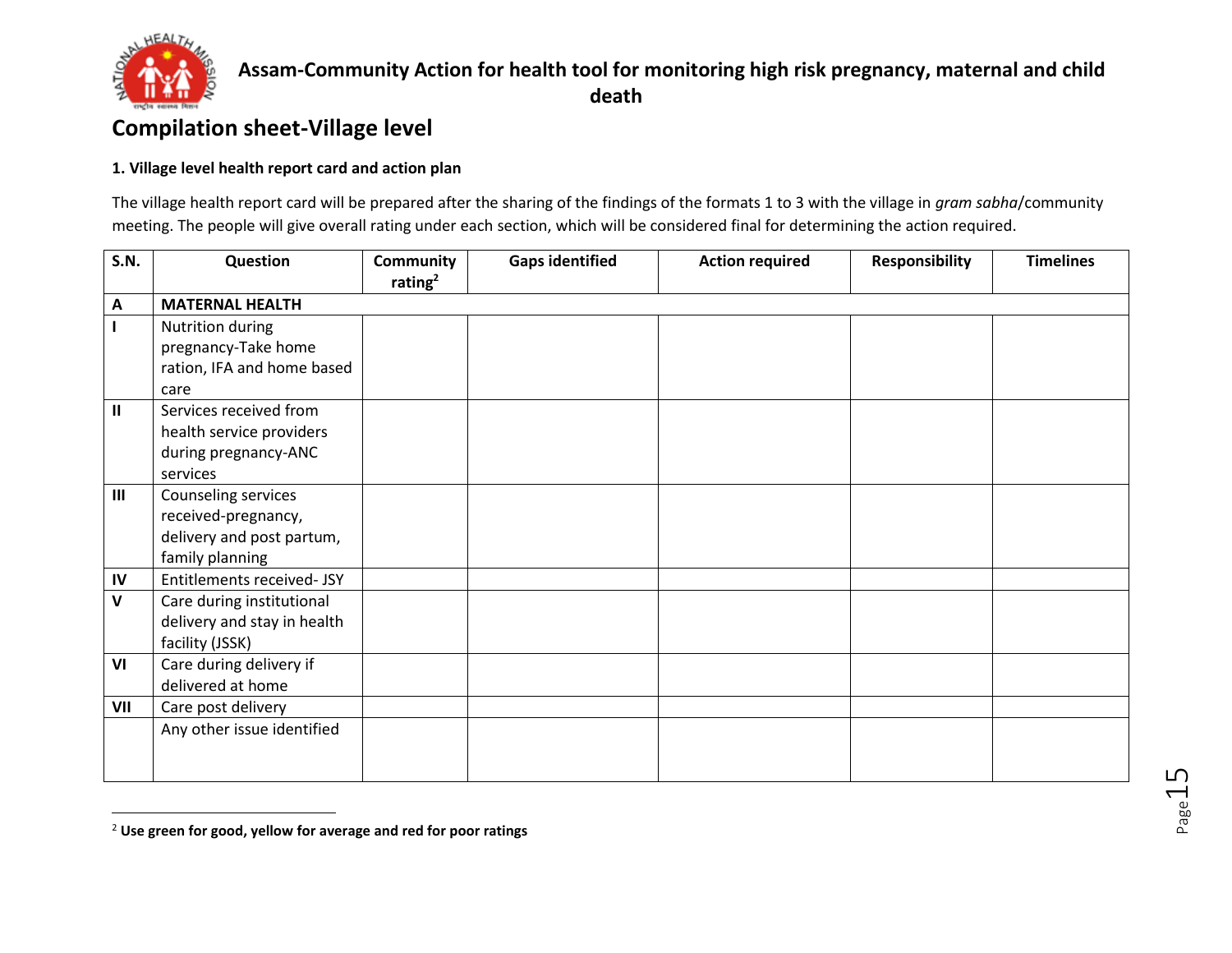

**death**

| <b>S.N.</b>    | Question                                                 | <b>Community</b><br>rating $2$ | <b>Gaps identified</b> | <b>Action required</b> | <b>Responsibility</b> | <b>Timelines</b> |
|----------------|----------------------------------------------------------|--------------------------------|------------------------|------------------------|-----------------------|------------------|
| B              | <b>CHILD HEALTH</b> (from format 2 and 3)                |                                |                        |                        |                       |                  |
| $\mathbf{I}$   | New born care                                            |                                |                        |                        |                       |                  |
| Ш              | Immunisation services                                    |                                |                        |                        |                       |                  |
| III            | Childhood illnesses                                      |                                |                        |                        |                       |                  |
| IV             | Counselling and nutrition                                |                                |                        |                        |                       |                  |
|                | Any other issues identified                              |                                |                        |                        |                       |                  |
| C              | <b>GENERAL HEALTH SERVICES (from format 3)</b>           |                                |                        |                        |                       |                  |
|                | Availability of the health                               |                                |                        |                        |                       |                  |
|                | facilities                                               |                                |                        |                        |                       |                  |
| Ш              | Availability of the health                               |                                |                        |                        |                       |                  |
|                | services                                                 |                                |                        |                        |                       |                  |
| III            | Quality of care in health                                |                                |                        |                        |                       |                  |
|                | facilities                                               |                                |                        |                        |                       |                  |
|                | Any other issues identified                              |                                |                        |                        |                       |                  |
|                |                                                          |                                |                        |                        |                       |                  |
|                |                                                          |                                |                        |                        |                       |                  |
| D              | AWARENESS AND COMMUNITY BEHAVIOUR (FROM ALL THE FORMATS) |                                |                        |                        |                       |                  |
| $\mathbf{1}$   | Have you heard of any                                    | Yes/No*                        |                        |                        |                       |                  |
|                | maternal deaths (death of                                |                                |                        |                        |                       |                  |
|                | a woman during pregnancy                                 |                                |                        |                        |                       |                  |
|                | period till 42 days after                                |                                |                        |                        |                       |                  |
|                | childbirth) in past one year                             |                                |                        |                        |                       |                  |
| $\overline{2}$ | Do you know of any child                                 | Yes/No*                        |                        |                        |                       |                  |
|                | death in the past one year?                              |                                |                        |                        |                       |                  |
| 3              | Are you aware that you can                               | Yes/No*                        |                        |                        |                       |                  |
|                | report any maternal and                                  |                                |                        |                        |                       |                  |
|                | child death on 104                                       |                                |                        |                        |                       |                  |
|                | helpline?                                                |                                |                        |                        |                       |                  |
| 4              | Role of ANM/ASHA/VHSNC                                   | Satisfactory/                  |                        |                        |                       |                  |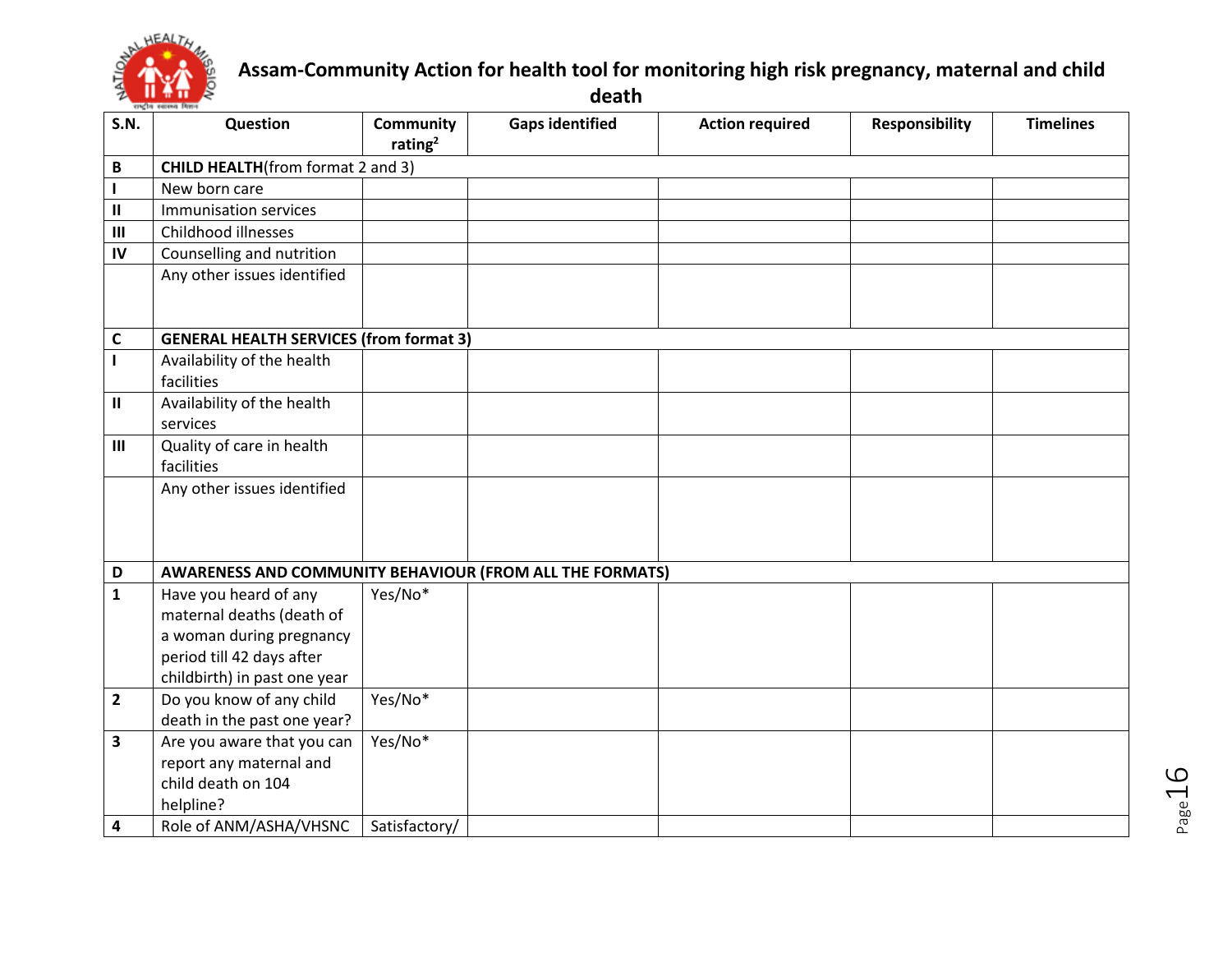

**death**

| <b>S.N.</b> | Question                    | <b>Community</b> | <b>Gaps identified</b> | <b>Action required</b> | <b>Responsibility</b> | <b>Timelines</b> |
|-------------|-----------------------------|------------------|------------------------|------------------------|-----------------------|------------------|
|             |                             | rating $2$       |                        |                        |                       |                  |
|             | members in preventing the   | unsatisfacto     |                        |                        |                       |                  |
|             | maternal and child deaths   | ry*              |                        |                        |                       |                  |
| 5.          | Role of ASHA in following   | Satisfactory/    |                        |                        |                       |                  |
|             | up of high risk pregnant    | unsatisfacto     |                        |                        |                       |                  |
|             | women                       | ry*              |                        |                        |                       |                  |
| 6           | Role of community and       | Satisfactory/    |                        |                        |                       |                  |
|             | family members in caring    | unsatisfacto     |                        |                        |                       |                  |
|             | for the high risk pregnant  | ry*              |                        |                        |                       |                  |
|             | women                       |                  |                        |                        |                       |                  |
|             | Any other issues identified |                  |                        |                        |                       |                  |
|             |                             |                  |                        |                        |                       |                  |
|             |                             |                  |                        |                        |                       |                  |
|             |                             |                  |                        |                        |                       |                  |
|             |                             |                  |                        |                        |                       |                  |

\*Colour codes: Yes-Green, No-red; satisfactory-Green, unsatisfactory-Red

Ratings-Green-Good, Yellow-Average and Red-Poor